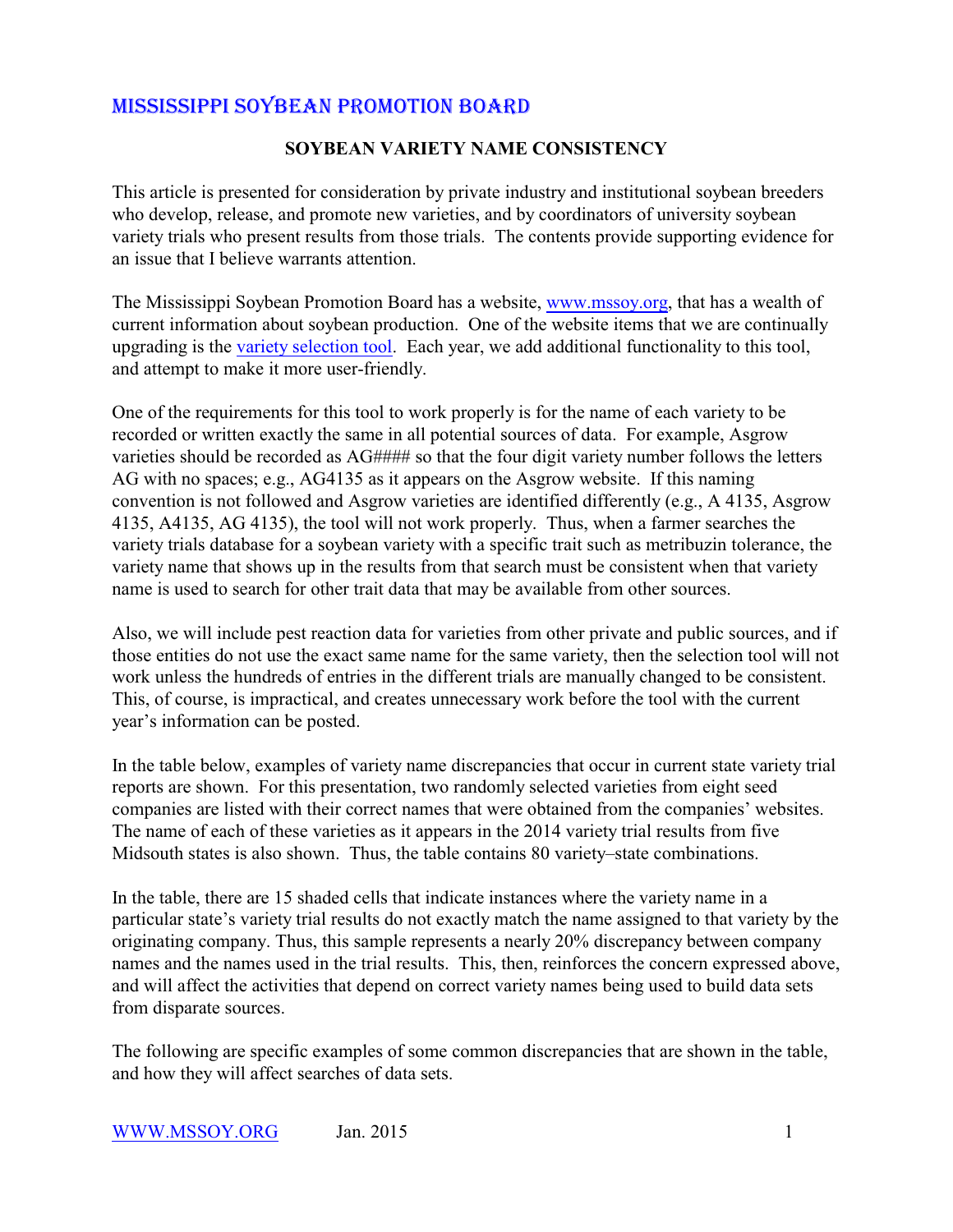## MISSISSIPPI SOYBEAN PROMOTION BOARD

#### **Spaces are important.**

As stated above for Asgrow varieties, there is no space between AG and the number. In two states' trial results, a space was placed between AG and the number.

Unlike the case for Asgrow varieties where there should not be a space between AG and the number, a space should be placed between the P and number in Progeny varieties (see next point). This discrepancy occurred in the Mississippi trial results.

Pioneer varieties are not shown in the table because they were not in the indicated states' variety trials. However, Pioneer variety names start with a "P", as do the names of Progeny varieties. The difference is there is no space between the "P" and the variety number in Pioneer varieties, but there is a space between the "P" and the variety number in Progeny varieties. This will be very important if by chance varieties from these two companies have the same number that follows the "P".

#### **Using company-designated prefixes for all varieties is important.**

Progeny has a variety designated P 4440 RY, and Armor has a variety designated AX4440. Without the prefix, these appear to be the same varieties when using just the number (not shown in table). Other cases of varieties having the same number likely exist, so a company's designated prefix should always be included in the variety name.

It is unclear whether or not the ® following the REV in Terral varieties is important since it should not affect the search for Terral varieties as long as the REV prefix is included. In six of the cited 10 cases showing Terral varieties, either the REV® or REV does not appear before the variety numbers.

In my opinion, two points are supported by the above presentation.

- When private and public soybean breeders release a newly-developed soybean variety, they should establish a permanent name for that variety, and request that the new variety be referred to by that name in all subsequent presentations by their company colleagues, and whenever promotional and advertising materials are produced and disseminated by the originating company.
- ! Coordinators of state soybean variety trials should ensure that the exact companydesignated names for all varieties in those trials are used in all presentations of trial results.